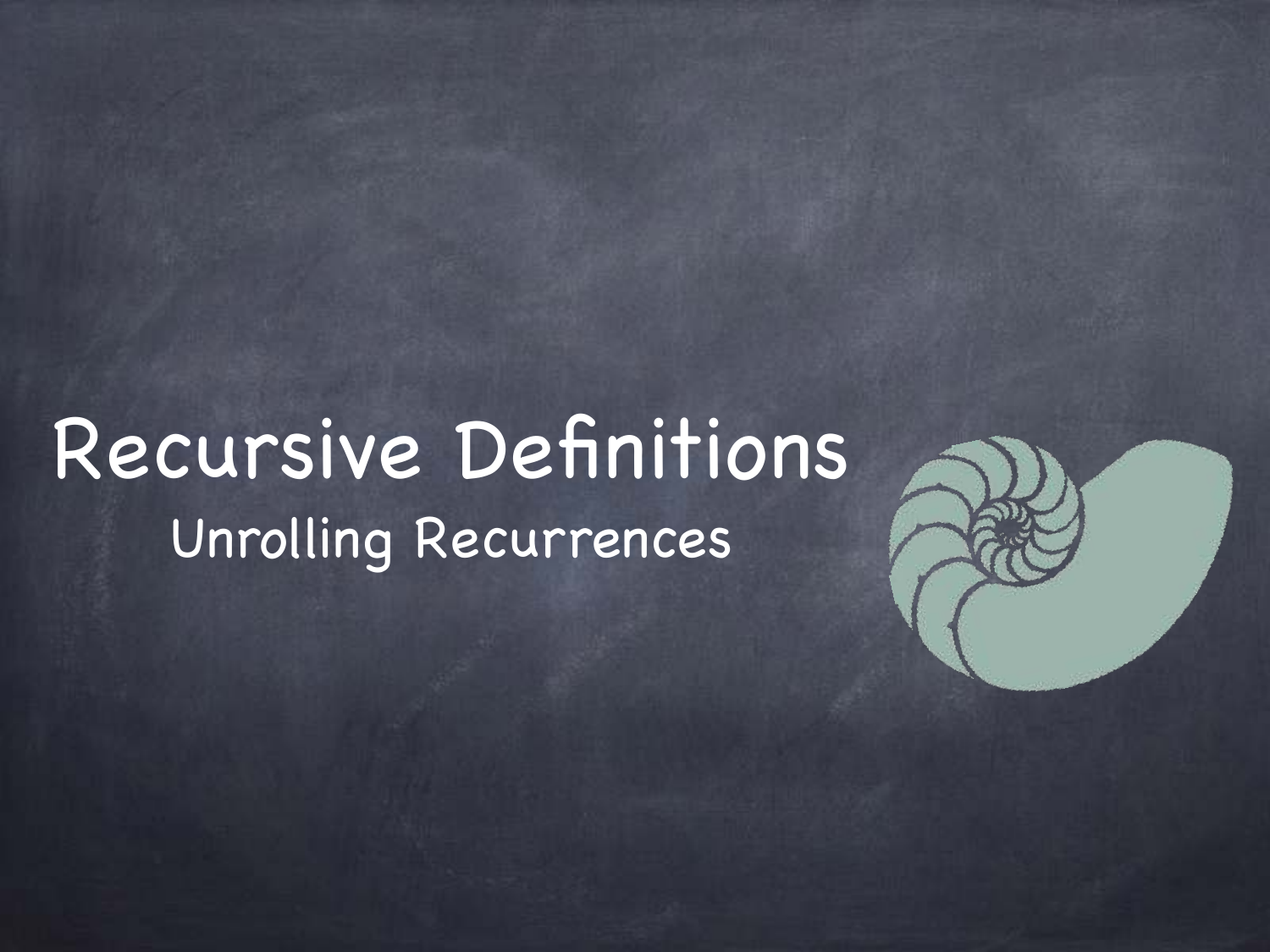## Unrolling a recursion

Often helpful to try "unrolling" a recursion to see what is happening

e.g., expand into a chain:

- $\bullet$  T(0) = 0 & T(n) = T(n-1) + n<sup>2</sup>  $\forall$ n≥1
	- T(n-1) = T(n-2) + (n-1)2, T(n-2) = T(n-3) + (n-2)<sup>2</sup> , ...
	- $\sigma$  T(n) = n<sup>2</sup> + (n-1)<sup>2</sup> + (n-2)<sup>2</sup> + T(n-3)  $\forall$ n≥3
	- $\sigma$  T(n) =  $\Sigma_{k=1 \text{ to n}}$  k<sup>2</sup> + T(0)  $\forall n \ge 0$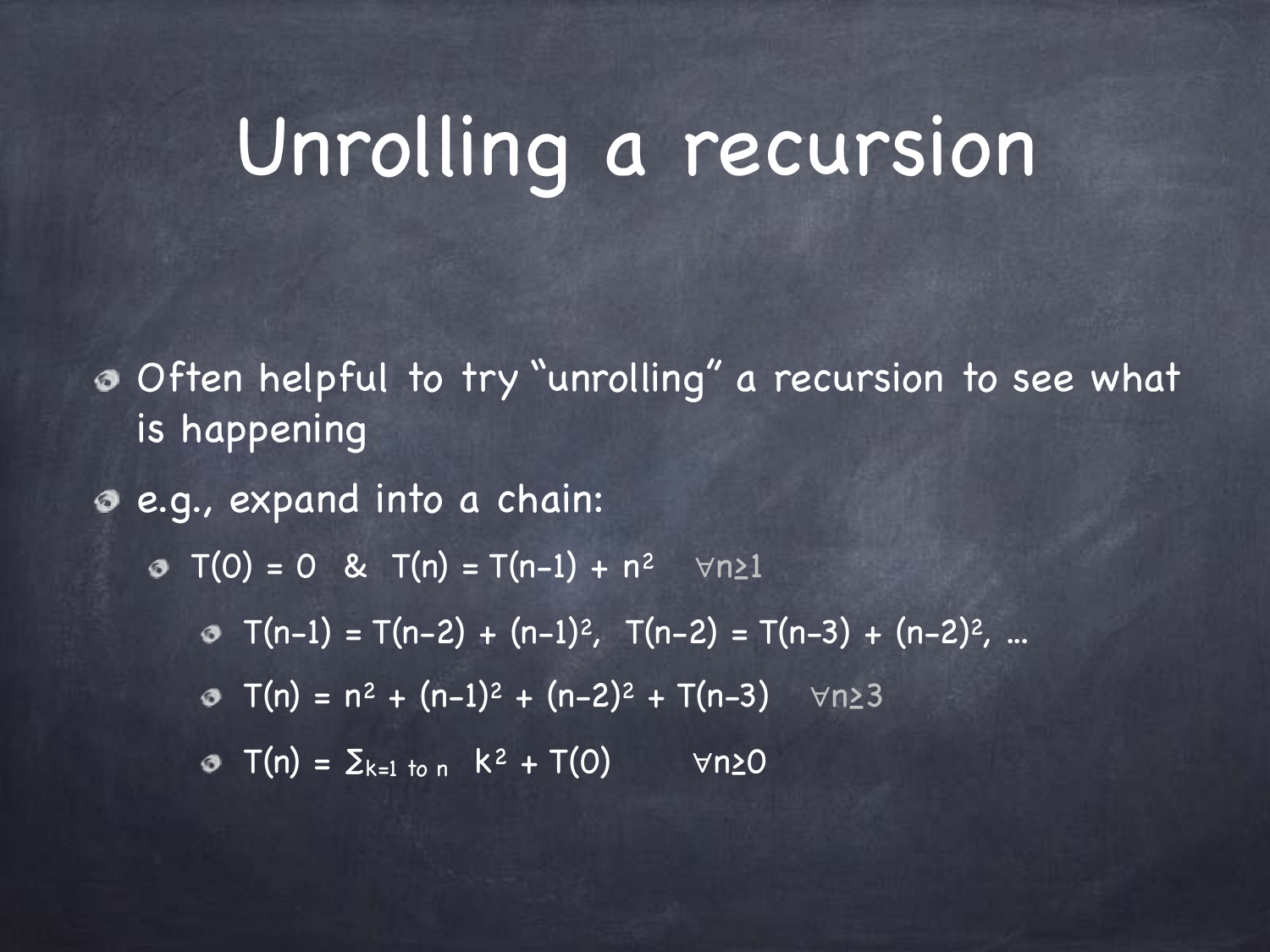#### Another example

```
\sqrt{3} T(1) = 0
T(N) = T(\lfloor N/2 \rfloor) + 1 \quad \forall N \geq 2
```
**B** Let us consider N of the form 2<sup>n</sup> (so we can forget the floor)  $\text{I}(N) = 1 + T(N/2)$ 

 $= 1 + 1 + T(N/4)$ 

How many 1's

are there?  $\begin{array}{|c|c|c|}\n\hline\n\text{A slowly}\n\end{array}$ growing function

 $= 1 + 1 + ... + T(1)$ 

 $\sqrt{3}$  T(2n) = n

= ...

 $\sigma$  T(N) = log<sub>2</sub> N (or simply log N) for N a power of 2

General N? T monotonically increasing (by strong induction). So,  $T(2 \log N)$   $\leq T(N) \leq T(2 \log N)$ : i.e.,  $\lfloor \log N \rfloor \leq T(N) \leq \lceil \log N \rceil$ 

 $\circ$  In fact,  $T(N) = \lfloor log N \rfloor$  (Exercise)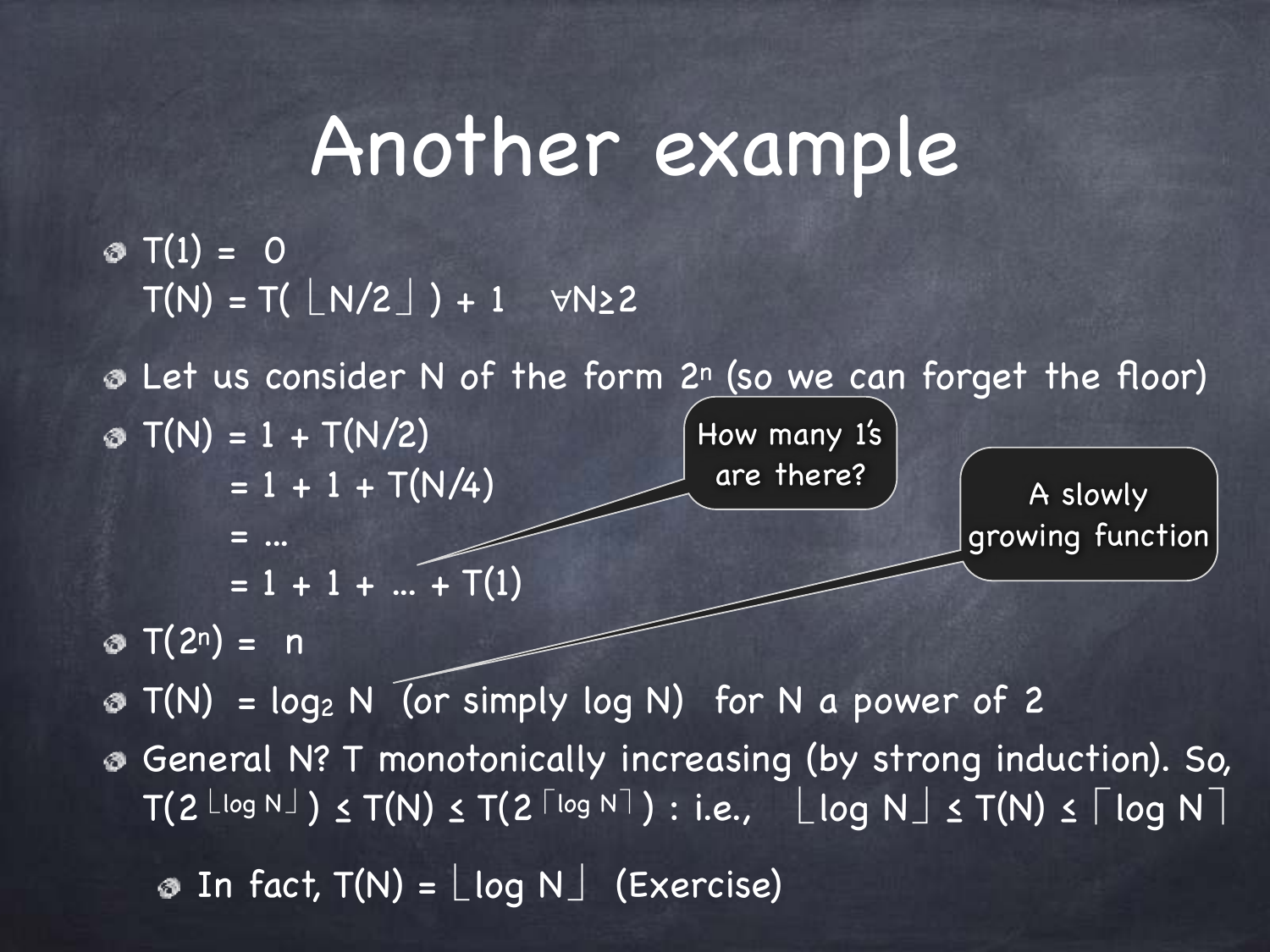## Tower of Hanoi

Recursive algorithm (optimal for 3 pegs)

Transfer(n,A,C):

 If n=1, move the single disk from peg A to peg C Else

 Transfer(n-1,A,B) (leaving the largest disk out of play) Move largest disk to peg C Transfer(n-1,B,C) (leaving the largest disk out of play)

M(n) be the number of moves made by the above algorithm  $\text{M}(n) = 2M(n-1) + 1$  with  $M(1) = 1$ Unroll the recursion into a "rooted tree"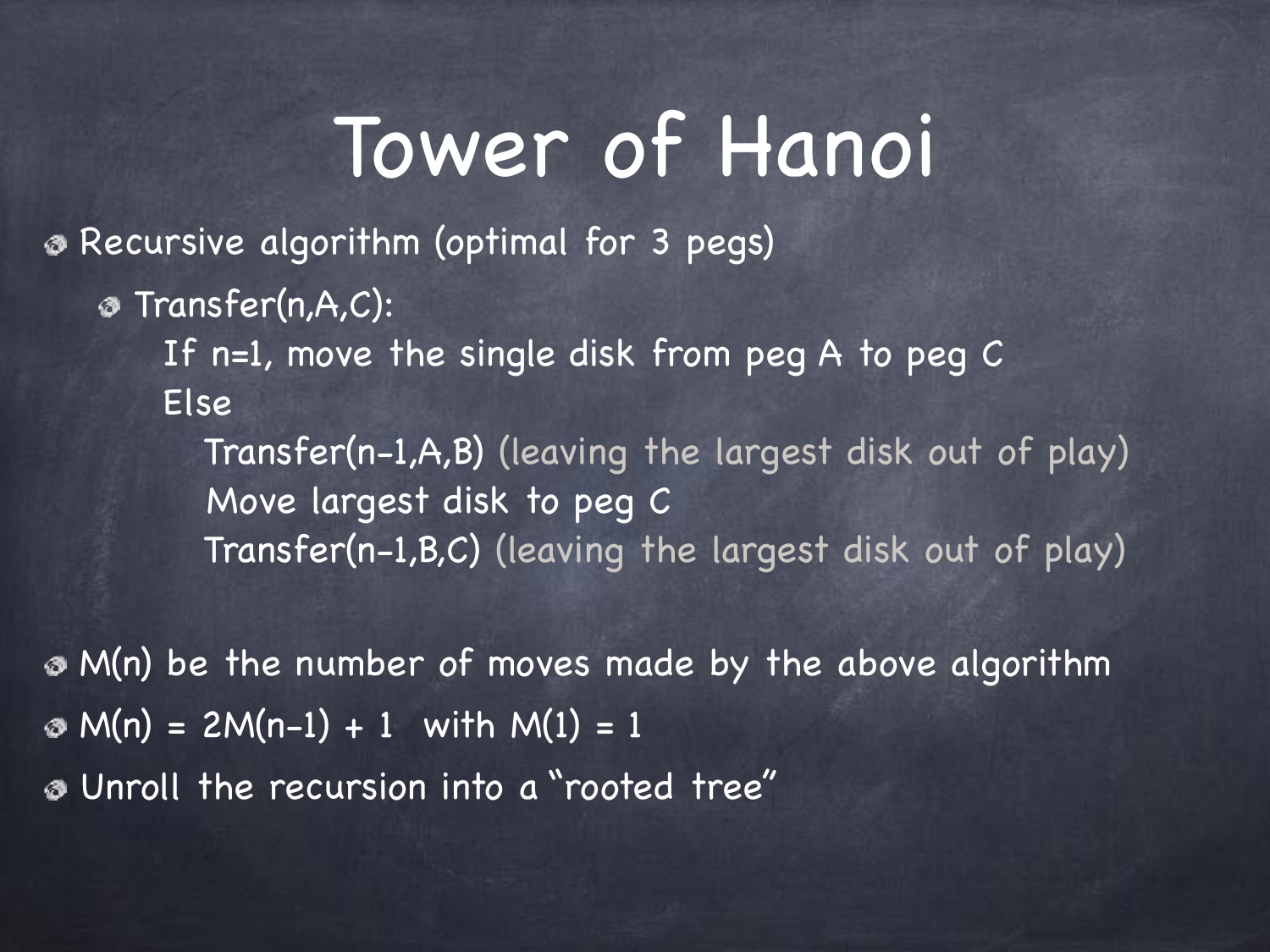#### Rooted Tree

u

a

the

parent

of v

child

of u

root

v

A tree, with a special node, designated as the root

- Typically drawn "upside down"
- Parent and child relation: u is v's parent if the unique path from v to root contains edge {v,u} (parent unique; root has no parent)

**O** If u is v's parent v, then v is a child of u

- $\bullet$  u is an ancestor of v, and v a descendent of u if the v-root path passes through u
- Leaf is redefined for a rooted tree, as a node with no child

Root is a leaf iff it has degree 0 (if deg(root)=1, conventionally not called a leaf) a leaf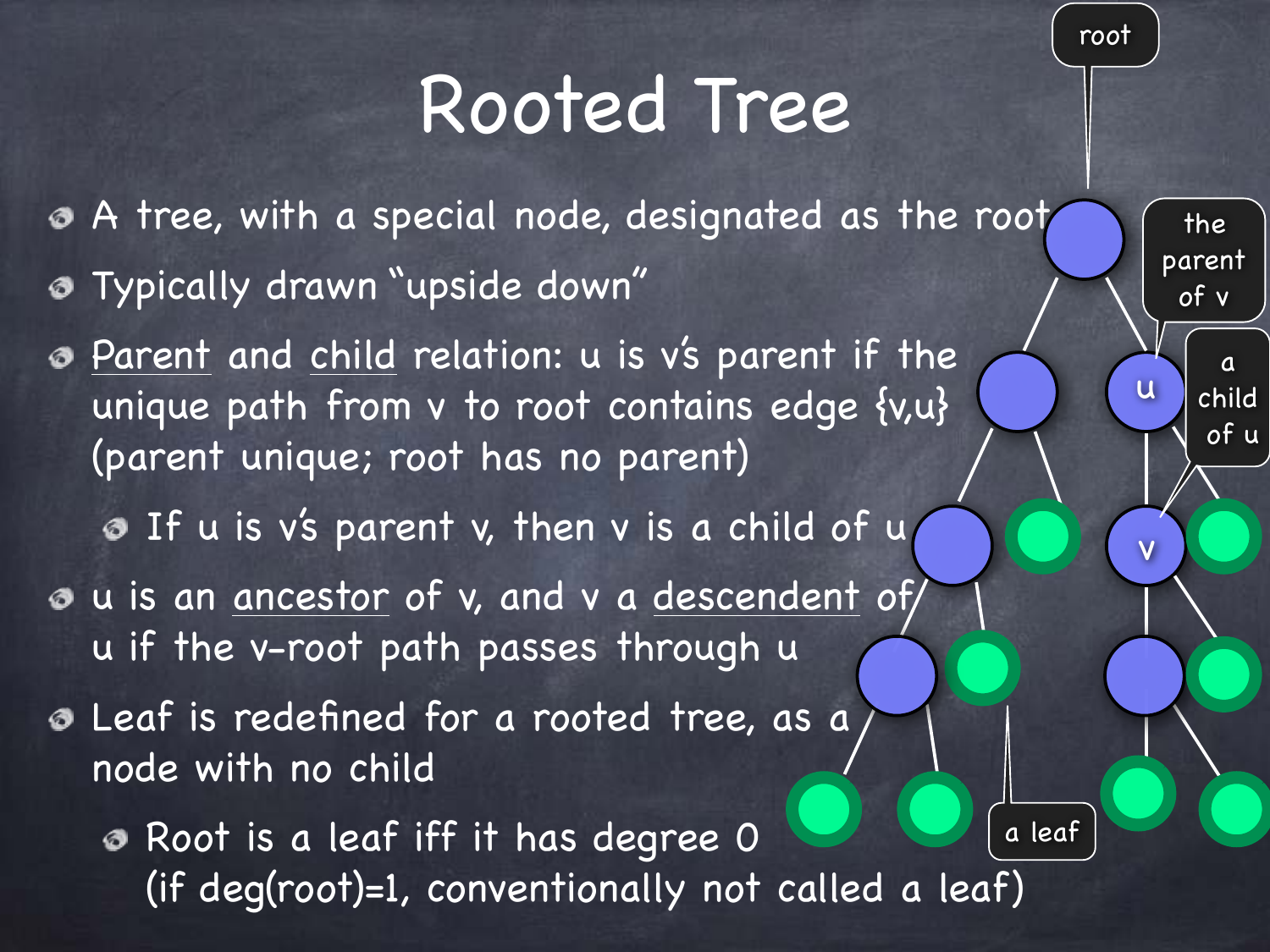#### Rooted Tree

- Leaf: no children. Internal node: has a child ⊛
- Ancestor, descendant: partial orders จ
- Subtree rooted at u: with all descendants of u จ
- Depth of a node: distance from root. จ Height of a tree: maximum depth
- Level i: Set of nodes at depth i. จ
- Note: tree edges are between adjacent levels ぁ
- Arity of a tree: Max (over all nodes) จ number of children.  $m-ary$  if arity  $\leq m$ .
- Full m-ary tree: Every internal node จ has exactly m children. Complete & Full: All leaves at same level

a leaf

root

a

the

parent

of v

u

v

child

of u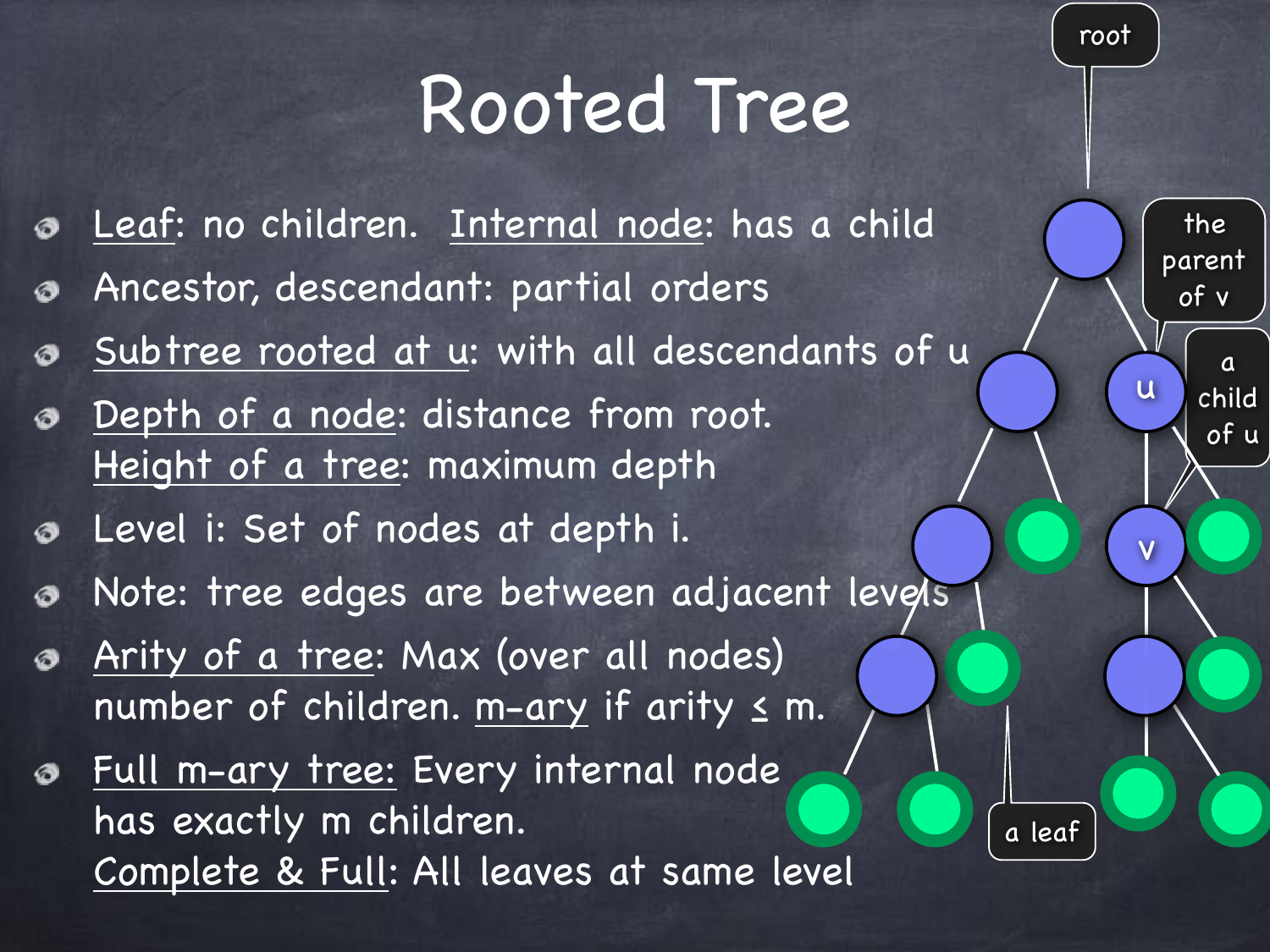#### Rooted Tree

root

a

the

parent

of v

u

v

child

of u

Complete & Full m-ary tree ◉ One root node with m children at level 1 จ Each level 1 node has m children at level 2  $\bullet$ m2 nodes at level 2 At level i, mi nodes mh leaves, where h is the height Total number of nodes: จ  $\omega$  m<sup>0</sup> + m<sup>1</sup> + m<sup>2</sup> + ... + m<sup>h</sup> = (m<sup>h+1</sup>-1)/(m-1) Prove by induction:  $(m<sup>h</sup>-1)/(m-1) + m<sup>h</sup> = (m<sup>h+1</sup>-1)/(m-1)$ Binary tree (m=2) ぁ a leaf 2h leaves, 2h-1 internal nodes ぁ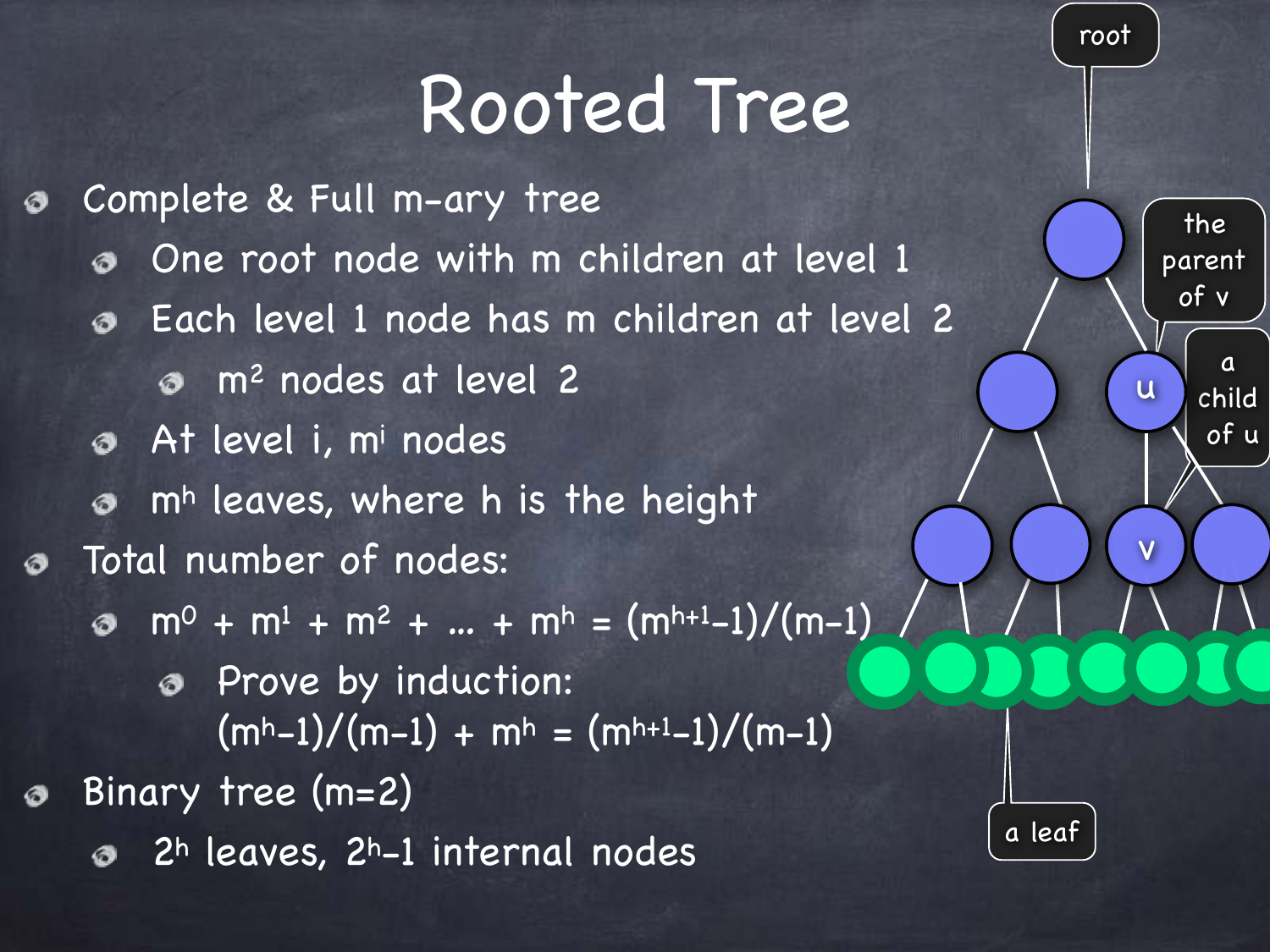# Tower of Hanoi

 $M(1) = 1$  $M(n) = 2M(n-1) + 1$ 



Doing it bottom-up. Could also think top-down